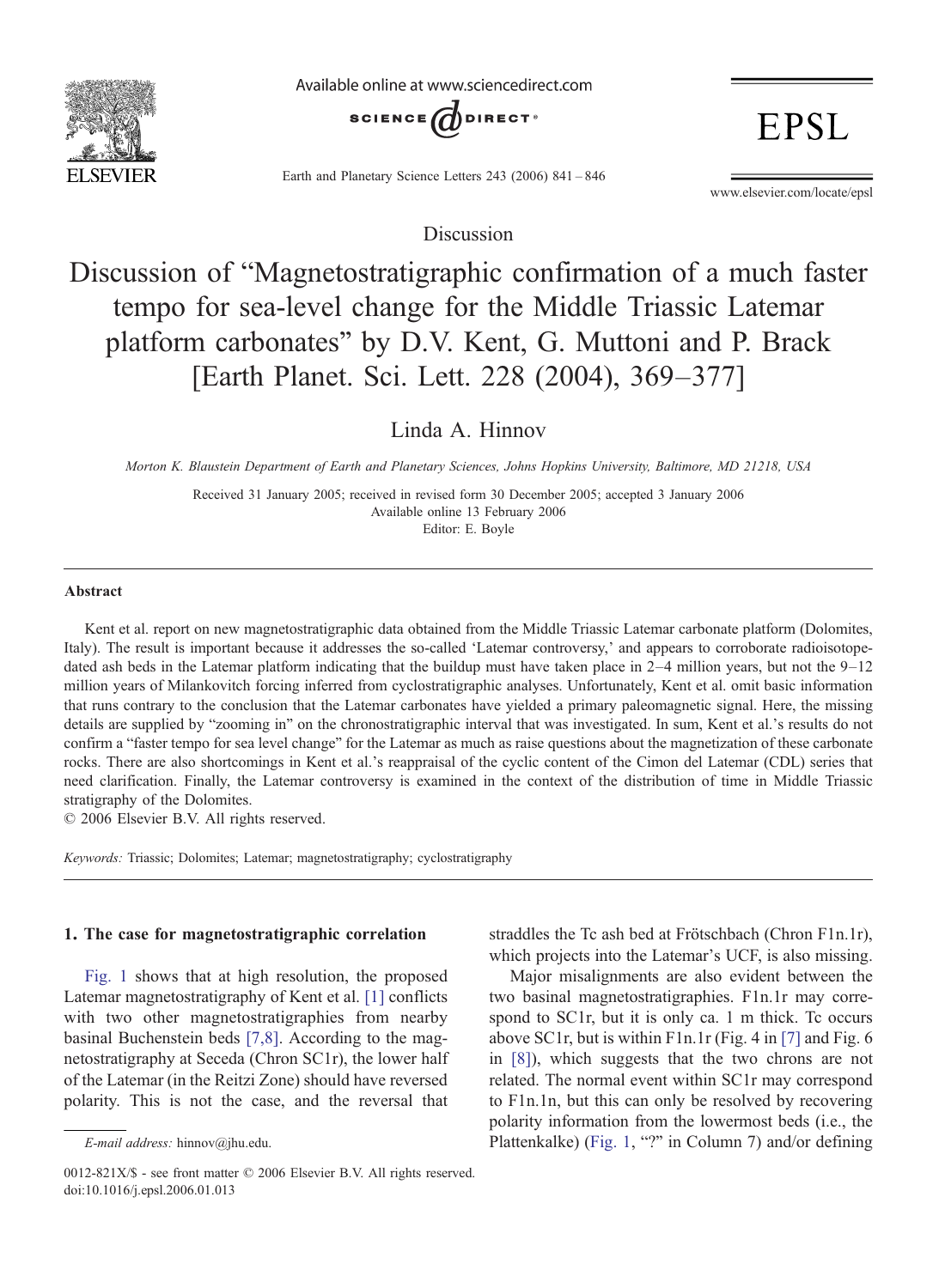<span id="page-1-0"></span>the ammonite subzones at Frötschbach. In fact, the Buchenstein has long been recognized as a "starved basin" (e.g., [\[15\]](#page-4-0)), and there could be significant hiatuses and/or strong reduction that are affecting the mismatches in both of these sections. Presently it is not known where hiatuses or reduction might have occurred in the Buchenstein. In addition, paleomagnetic analysis of organic-rich rocks (such as the Buchenstein's Plattenkalke) is often problematic [\[16\].](#page-4-0) Therefore, the total number of magnetic reversals in this stratigraphic interval has yet to be determined. Research on expanded sections is needed to settle these issues. In this respect, the 470-m thick Latemar platform succession would appear to be an excellent candidate.

As noted, however, the Latemar magnetostratigraphy cannot be reconciled with the basinal data. In fact, in their argument for a basin-platform correspondence, Kent et al. depart from the chronostratigraphic constraints of Fig. 1 and discuss their evidence as if the Secedensis zone in the Latemar extends to the base of the LCF. This is indicated by the lower correlation line in Fig. 2 of [\[1\]](#page-4-0), which connects the SC1r/SC2n boundary to the lowermost LCF. Their decision takes advantage of the fact that the Reitzi/Secedensis boundary has not been directly confirmed by fossils in the Latemar (Fig. 1



shows where the boundary is constrained to fall according to the ammonite subzones, which are based on Latemar fossils, and dated tephrastratigraphy). As a consequence, Tc projects from the Buchenstein into the lower LCF, where its age of  $241.2 + 0.8/–0.6$  Ma is in poor agreement with the older  $242.6 \pm 0.7$  Ma ash bed (LAT-31 of [\[2\]](#page-4-0)). In comparison, Tc is in excellent agreement with either of the ash beds in the UCF (LAT-32 and LAT-30, see Fig. 1). In sum, there is little evidence that the Latemar succession exhibits anything other than normal polarity, where according to the basinal data, multiple reversals are expected, with an exact number yet to be determined. No specific information is given about the paleomagnetic properties of the single "intermediate" sample (LA40?) at ca. meter

Fig. 1. Incompatible magnetostratigraphic relations among three biostratigraphically calibrated uppermost Anisian/lowermost Ladinian sections in the western Dolomites, from Latemar, Seceda and Frötschbach (see Fig. 1 in [\[1\]](#page-4-0) for locations). Magnetostratigraphies from the Buchenstein beds at Seceda and Frötschbach [\[7,8\]](#page-4-0) are projected into the Latemar chronostratigraphic framework according to the ammonite zones of [\[9\]](#page-4-0) and ammonite subzones of [\[10\].](#page-4-0) Details are given in the figure footnotes. Notes: <sup>1</sup>Geochronology from single zircon U/Pb dating at Latemar by [\[2\]:](#page-4-0) LAT-32=241.7+1.5/-0.7 Ma, LAT-30=241.2+0.7/-0.6 Ma, and LAT-31=246.2±0.7 Ma (2 $\sigma$ uncertainties). <sup>2</sup>Lithozones from Egenhoff et al. [\[11\]](#page-4-0). LCF=Lower Cyclic Facies, MTF=Middle Tepee Facies, UCF=Upper Cyclic Facies, UTF=Upper Tepee facies. Line "a" denotes the UCF/UTF boundary according to [\[1\]](#page-4-0) and [\[2\].](#page-4-0) Crosses labeled "Tc" indicate projection of the 241.2+ 0.8/−0.6 Ma Buchenstein ash bed Tc [\[12\]](#page-4-0) into the Latemar interior by [\[2\].](#page-4-0) <sup>3</sup> Ammonite zones in the Latemar. The Secedensis Zone is projected graphically into the platform according to its position relative to the Crassus Subzone defined at Seceda [\[13\]](#page-4-0). The shaded boundary intervals denote uncertainties imposed by uncertainties in the Crassus Subzone upper and lower boundaries in the Latemar (shaded intervals in Column 4). The top of the section ("b") indicates the start of the Curionii Zone inferred by Zühlke et al. [\[3\],](#page-4-0) who also place the Reitzi/Secedensis boundary at the base of the LCF based on the Lastei fossil locality of [\[9\]](#page-4-0). Ammonites that define the position of the Reitzi/Secedensis boundary have not been identified in the platform interior. <sup>4</sup> Ammonite subzones in the Latemar platform interior according to De Zanche et al. [\[13\]](#page-4-0) and Manfrin et al. [\[14\]](#page-4-0). Buchenstein ash bed Tc [\[12\]](#page-4-0) is projected into the Latemar relative to its position in the Crassus Subzone at Seceda [\[13\].](#page-4-0) The uncertainties of the Crassus Subzone in the Latemar impose an uncertainty on its projected location (dashed lines). <sup>5</sup>Latemar magnetostratigraphy of Kent et al. [\[1\]](#page-4-0). <sup>6</sup>Projection of Seceda magnetostratigraphy into the Latemar. The chrons have been transferred graphically into the Latemar relative to the Crassus Subzone at Seceda [\[13\].](#page-4-0) Grey rectangles with vertical arrows indicate uncertainties in the positions of the chron boundaries imposed by the Crassus Subzone boundary uncertainties in the Latemar (shaded intervals in Column 4). <sup>7</sup>Projection of Frötschbach magnetostratigraphy into the Latemar according to its correlation to Seceda in [\[8\].](#page-4-0) Ammonite subzones are not defined at Frötschbach. Chron boundary uncertainties are not shown, but probably reflect those in the projected Seceda chrons.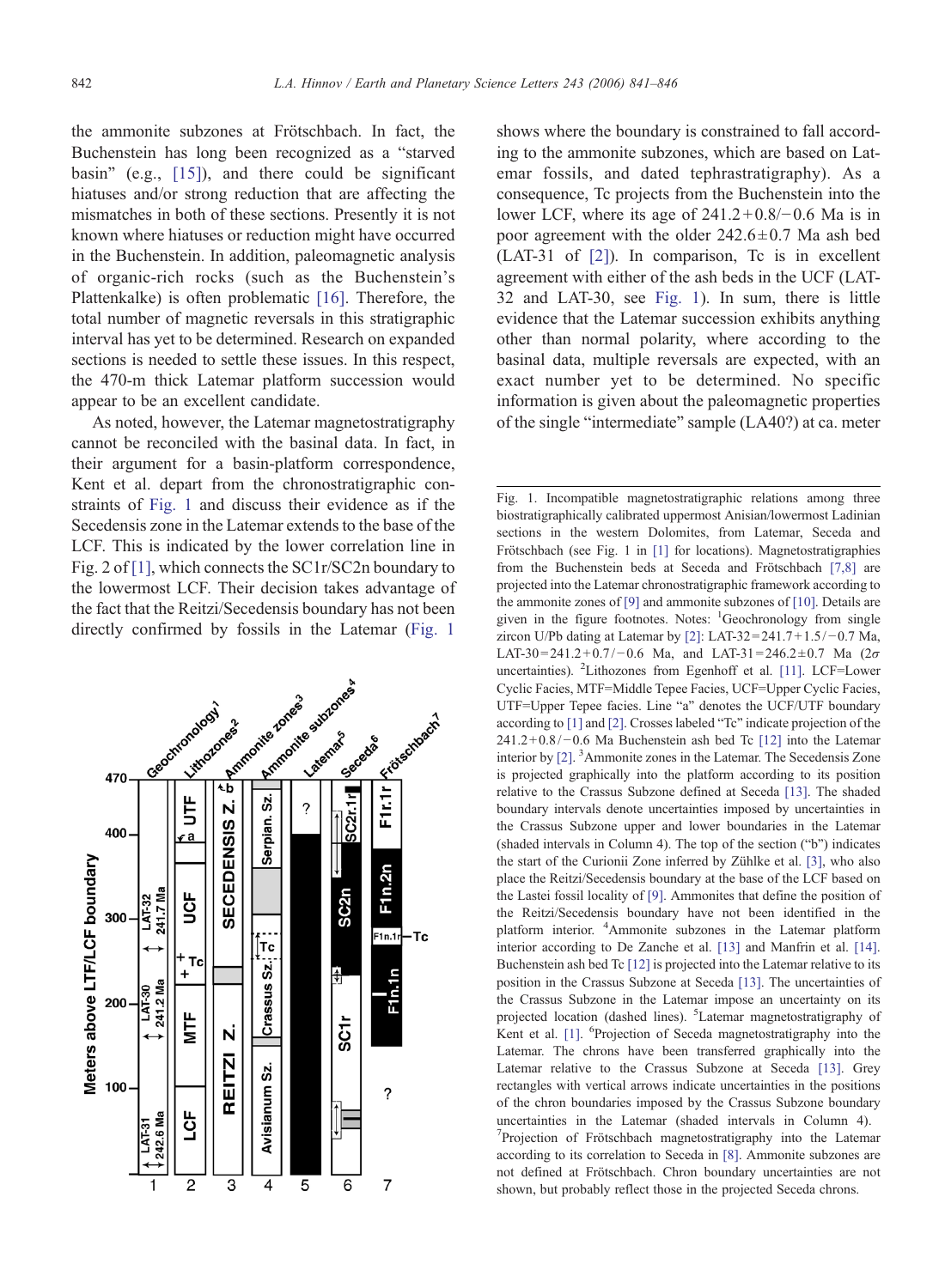<span id="page-2-0"></span>400 to support the interpretation by Kent et al. that it signals a reversal.

One explanation for the disagreement is that the Latemar carbonates have been remagnetized. There are a number of events that could have caused widespread remagnetization within the platform (acknowledged but discounted by Kent et al. ): (1) the platform experienced hydrothermal dolomitization that involved fluids exceeding temperatures of 100  $\textdegree$ C; (2) volcanic explosions ripped through the platform core, leaving diatremes and volcanic-carbonate breccias embedded in the remnant platform; (3) innumerable basaltic dikes intruded the platform as part of a large ring complex emanating from the adjacent Predazzo pluton. These thermally active events took place prior to, or at the latest, contemporaneously with the deposition of the overlying late Ladinian Wengen volcaniclastics [\[17\]](#page-4-0). Remagnetization of the Latemar platform caused by any one of these events would have recorded a paleopole that is indistinguishable from the only slightly older early Ladinian paleopole measured in the Buchenstein. This issue of remagnetization might have been settled had Kent et al. collected control data from the Latemar's dolomite and dike intrusions.

#### 2. Cyclostratigraphy of the Latemar platform

Accumulation rates of carbonate platforms can vary significantly and rapidly (e.g., [\[18\]\)](#page-4-0). Despite this, a possible time-varying accumulation of the Latemar buildup was not considered by Kent et al., who instead replicated and uncritically interpreted the untuned spectrum of the CDL series from p. 4 in Data Repository Item 2002129 [\[6\].](#page-4-0) In contrast, Preto et al. [\[6\]](#page-4-0) examined the time-frequency characteristics of the CDL series using high-resolution spectrograms. They found dramatic frequency shifts throughout the 160 m long series, which they interpreted as evidence for accumulation rate variations ranging over nearly a factor of two. These variations may be attributed to major long-term changes in the interplay between tectonics and eustasy that have been proposed to explain the alternating ca. 100 m scale cyclic and tepee facies [\[19,20,21,22\]](#page-4-0).

Kent et al. focus on a high-magnitude, 10-m peak in the CDL spectrum (Peak "B" in Fig. 4 of [\[1\]](#page-4-0)), and suggest that this is a characteristic frequency of the Latemar succession, and that the origins of this frequency are from precession index modulation of an as yet undiscovered millennial tide. However, the spectra in Fig. 2, together with the spectrograms of Preto et al. in [\[6\]](#page-4-0), show that Peak "B" is confined to the upper half of the CDL series (Fig. 2B). Its presence is related to the

Fig. 2. Results of Blackman–Tukey (B–T) spectral analysis of the CDL series of [\[6\]](#page-4-0) sampled at 0.5 cm intervals, and calculated using Analyseries 1.2 [\[23\]](#page-5-0) with 30% autocorrelation and a Tukey window producing an averaging bandwidth β. The lower 95% confidence limits of the spectra are shown (solid lines), compared with AR(1) ("red-noise") models of equivalent variance [\[24\]](#page-5-0) (dashed lines). All spectra are normalized to unit variance. Red noise spectra provide a measure of the expected background continuum for natural processes, and have elevated power at low frequencies so that spectral peaks must register considerable power in order to be regarded as statistically significant. Labeled peaks indicate wavelengths (in meters) that exceed the red noise. A: The lower CDL series, meters 0–80. Meter scale Latemar cycles exceed the red noise, as do the megacycles at 5.7 m, which consist of thinning-upward bundles of predominantly 5 Latemar cycles [\[4\]](#page-4-0). B: The upper CDL series, meters 80–160. The peak at 10 m corresponds to Peak "B" in Fig. 4 of [\[1\],](#page-4-0) and is discussed further in the text.

bundling of Latemar cycles into groups of 5 (4 to 6) thinning-upward "megacycles" which persists throughout the Latemar succession [3–5,20–[22,25\].](#page-4-0) When cycles are on the order of 1 m thick, 5: 1 megacycles will be picked up in the spectral analysis at  $f= 0.2$  cycles/ m (e.g., Fig. 2A); if the cycles become substantially thicker, as they do in the upper CDL series where they average ca. 2 m thick (cf. UCF cycle thickness series in Figs. 2 and 5 of [\[3\]](#page-4-0)), megacycle frequency will shift accordingly to a lower position (as in Fig. 2B). There are sporadic occurrences of 10:1 megacycles in the Latemar succession, including the UCF (see Fig. 6 in [\[3\]\)](#page-4-0), which could account for some of the power at  $1/(10 \text{ m})$  where cycles are in the 1 m range, but the 5: 1 megacycling in the upper CDL series where cycles are thickest is the most likely source of power.

Kent et al. also argue that the  $1/(10 \text{ m})$  frequency appears to vary somewhat regularly in amplitude in the spectogram of Preto et al. [\[6\]](#page-4-0). However, the windowing of that spectrogram is 10 m, and the lowest resolvable frequency is  $1/(10 \text{ m})$ ; variations at and lower

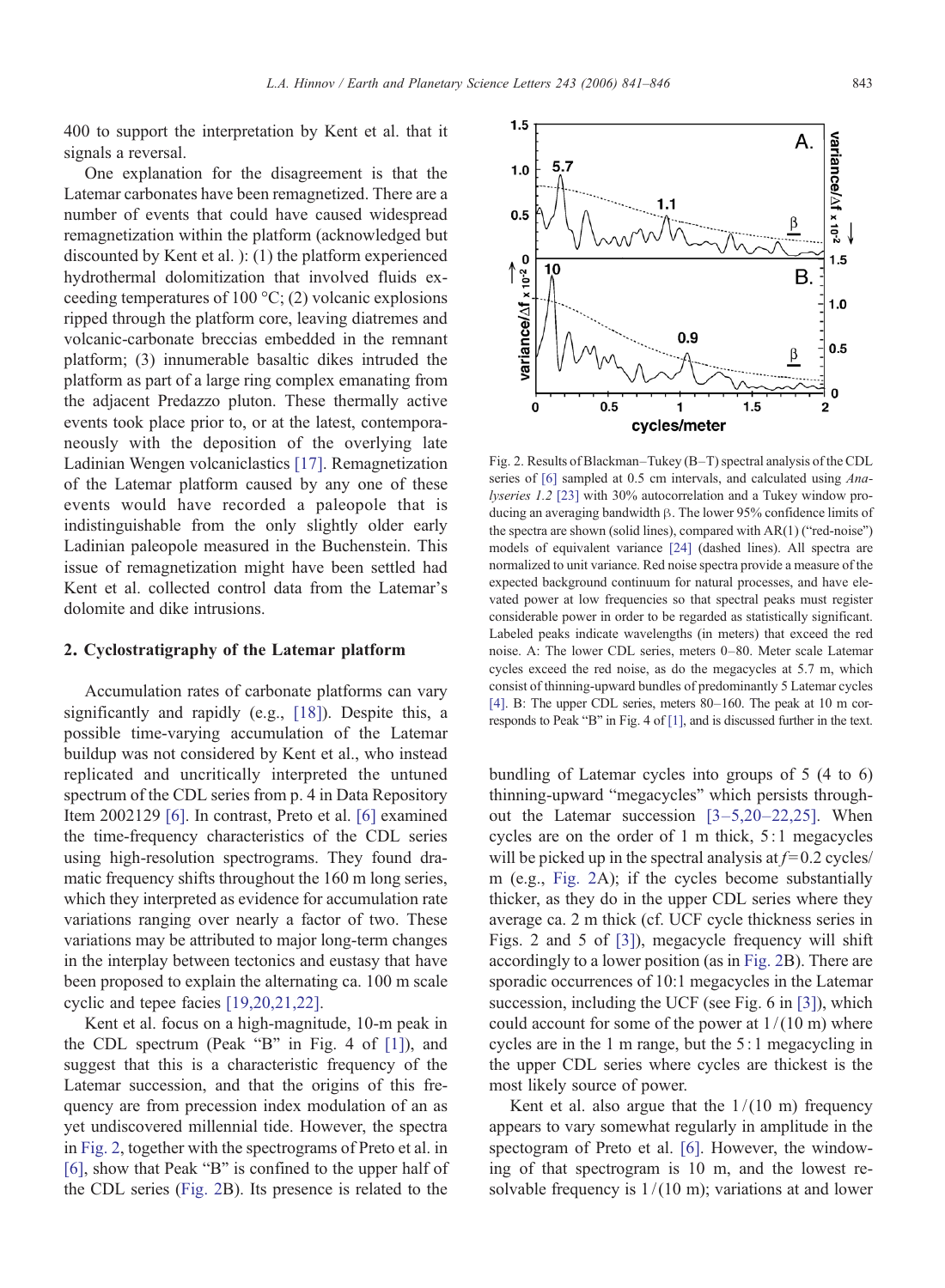than  $1/(10 \text{ m})$  that are not removed by linear-detrending are lumped together in this frequency bin. The implication of Kent et al. that this bin reflects the harmonic amplitude of a  $1/(10 \text{ m})$  frequency component only is incorrect.

Finally, Kent et al. raise concern that "the depth-rank series analyzed by Preto et al. is inadequate to establish periodicity with any degree of confidence at the meter scale (p. 375)". This belief stems from a misunderstanding about how the CDL observations were made. The CDL data are reported, in stratigraphic order, as successive thicknesses of observed lithofacies, keyed to depth rank (an integer from 1 to 4). This produces a list with 472 entries (Data Repository, pp. 2–3 in [\[6\]\)](#page-4-0). From this, Kent et al. infer that the average sample interval of the CDL series must be  $160 \text{ m}/(472 \text{ entries}) = 0.34 \text{ m}$ , and that this is insufficient to resolve meter-scale Latemar cycles. Consequently, they decline to interpret the meterscale range of the CDL spectrum. (Nonetheless, they assign a specific timing of 1.7 kyrs to the individual Latemar cycles and propose a tidal origin.) However, each of the 472 reported lithofacies was based upon many field and laboratory observations; lithofacies thicknesses were measured to the nearest centimeter [\[6\].](#page-4-0) That is, CDL observations are supplied virtually continuously throughout the section, and so any finescale sampling is guaranteed to retrieve real information. It is left to the analyst to decide what sample rate is sufficient to capture all of the observed lithofacies variations. Preto et al. [\[6\]](#page-4-0) found that a 0.5 cm sample interval was sufficient to assimilate all of the recorded information and capture lithofacies variations as small as 1 cm, i.e., the thinnest dolomite crusts.

The Latemar cycles themselves appear in the meterscale range of the CDL spectrum with statistically significant power ([Fig. 2,](#page-2-0) peaks labeled 1.1 and 0.9). Power in this range is low relative to the lower megacycle frequency band because variable accumulation rates have caused the recorded frequencies to become misaligned. When realigned, as in Fig. 3 of [\[6\],](#page-4-0) power in this frequency range rises to levels that are double that of the megacycle power. The portrayal by Kent et al. of the tuning by Preto et al. [\[6\]](#page-4-0) as a simple assignment of the  $f=1$  cycles/m bin to the long precession frequency is incorrect: the realigning involved tracking a significant line drifting across a frequency band from 0.7 to 1.1 cycles/m. It should also be noted that the frequency scales of power spectra are nonlinear: power from a larger range of cycle wavelengths are cumulated into single frequency bins at low frequencies than at high frequencies. This accounts for some of the high power at the very low frequencies, e.g.,

 $1/(10 \text{ m})$ . Conversely, at high frequencies, relatively small drifts in signal frequency resulting from changes in accumulation rate will cause power to be distributed over a larger number of adjacent frequency bins, and the power level will appear to be very low when in truth, as with the Latemar, it is not. This is a common problem in the analysis of cyclostratigraphic data, and has served to discourage many a researcher seeking to study highfrequency processes in stratigraphy.

## 3. The 'Latemar controversy' and Middle Triassic time in the Dolomites

In the original Milankovitch interpretation the Latemar cycles were thought to originate from sealevel oscillations forced by ca. 20-kyr-long precession cycles, with the entire succession representing 9 to 12 myrs [\[4,5\]](#page-4-0). The interpretation was made in the absence of highresolution geochronology, and was based on comparative sedimentology combined with statistical observations for a non-random signal in the cycle stacking pattern. Subsequently, high-precision U/Pb-dating of zircons from volcaniclastics in coeval Buchenstein beds [\[2\]](#page-4-0) and the Latemar platform proper [\[12\]](#page-4-0) indicated that the Latemar must have accumulated in only 2 to 4 myrs, or at a rate of 125 to 250 m/myrs. This much shorter duration is in serious conflict with the Milankovitch interpretation and therein lies the 'Latemar controversy'. Interpreting Latemar magnetostratigraphy as a true reversal signal, Kent et al. now have proposed an even higher accumulation rate of ca. 500 m/myr for the platform, which is at the extreme high end of rates documented for Phanerozoic carbonate platforms. In fact, the fastest growing platforms have been those that were "keeping up" or "drowning" [\[27\].](#page-5-0) But the Latemar never drowned, on the contrary, it spent much– if not most – of its time subaerially exposed, replete with facies and tepees associated with vadose and subaerial diagenesis with growth rates known from Recent and Pleistocene analogs to be only a few meters per myrs [\[4,26\]](#page-4-0). Therefore, the net accumulation rate of the Latemar must have been relatively slow. In this respect, the Milankovitchcalibrated 50 m/myr rate [\[6,26\]](#page-4-0) is consistent with rates normally associated with aggrading platforms [\[18\].](#page-4-0)

It is instructive to examine the distribution of time imposed by the zircon-versus Milankovitch-calibrated Latemar on the Middle Triassic stratigraphy of the Dolomites. The new geologic time scale of Gradstein et al. [\[28\]](#page-5-0) assigns 17 million years (13.5 to 20.5 million years) to the Middle Triassic, for which both Anisian and Ladinian stage boundary ages are estimated and/or represent compromises among multiple data sources.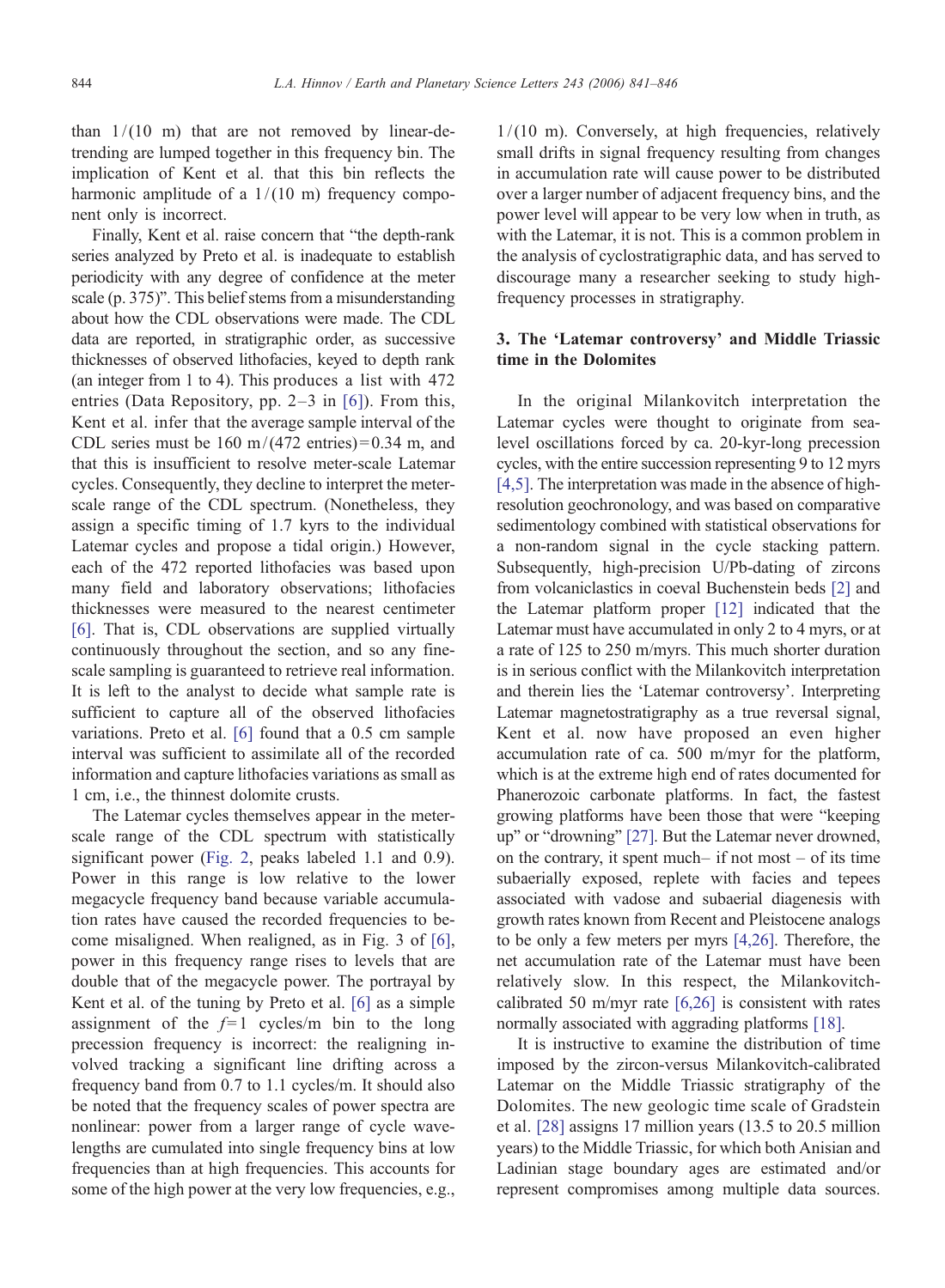<span id="page-4-0"></span>Middle Triassic aggraded-platform stratigraphy of the Dolomites is on the order of 1000 m thick [15,29]. The 9 to 12 myrs of time taken up by a 500 m thick Milankovitch-calibrated Latemar leaves 5 to 8 myrs (maximum of 11.5 myrs) for the remaining ca. 500 m of Middle Triassic platform stratigraphy, while the zirconcalibrated 2 to 4 myrs leaves 13 to 15 myrs (maximum of 18.5 myrs). The mere 0.8 myr duration for the Latemar of Kent et al. requires that practically all of the 17 million years of Middle Triassic time must be accounted for in this same remaining 500 m of platform stratigraphy.

### 4. Conclusions

Results from zircon geochronology were found to conflict with the Milankovitch calibration of the Middle Triassic Latemar platform [2,12]. At the same time, these results raised questions about the zircons themselves, i.e., do the zircon ages reflect true stratigraphic age [\[30,26\].](#page-5-0) This problem is known as the 'Latemar controversy' and has yet to be resolved. In the present case, Kent et al. intended to contribute to the resolution of the Latemar controversy with magnetostratigraphic data. However, when taking into account all of the available chronostratigraphic information [\(Fig. 1\)](#page-1-0), the Latemar platform magnetostratigraphy of Kent et al. fails to correlate with coeval Buchenstein basin magnetostratigraphy, and so cannot be interpreted as a true magnetic reversal record. The reassessment of the Latemar cycle signal of Kent et al. is premised on misunderstandings about the CDL data and analysis of [6], and about platform accumulation processes in general. Finally, the proposed 0.8 myr duration for the ca. 500 m of Latemar platform cycles of Kent et al. is at serious odds with prevailing knowledge about the rates of carbonate platform aggradation and facies development, and heavily skews the distribution of time in Middle Triassic stratigraphy of the Dolomites.

### References

- [1] D.V. Kent, G. Muttoni, P. Brack, Magnetostratigraphic confirmation of a much faster tempo for sea-level change for the Middle Triassic Latemar platform carbonates, Earth Planet. Sci. Lett. 228 (2004) 369–377.
- [2] R. Mundil, R. Zühlke, T. Bechstädt, A. Peterhänsel, S.O. Egenhoff, F. Oberli, M. Meier, P. Brack, H. Rieber, Cyclicities in Triassic platform carbonates: synchronizing radio-isotopic and orbital clocks, Terra Nova 15 (2003) 81–87.
- [3] R. Zühlke, T. Bechstädt, R. Mundil, Sub-Milankovitch and Milankovitch forcing on a model carbonate platform — the Latemar (Middle Triassic, Italy), Terra Nova 15 (2003) 69–80.
- [4] R.K. Goldhammer, P.A. Dunn, LA. Hardie, High frequency glacio-eustatic sealevel oscillations with Milankovitch characteristics recorded in Middle Triassic platform carbonates in Northern Italy, Am. J. Sci. 287 (1987) 853–892.
- [5] L.A. Hinnov, R.K. Goldhammer, Spectral analysis of the Middle Triassic Latemar Limestone, J. Sedimen. Petrol. 61 (1991) 1173–1193.
- [6] N. Preto, L.A. Hinnov, L.A. Hardie, V. De Zanche, V., A Middle Triassic orbital signature recorded in the shallow-marine Latemar carbonate buildup (Dolomites, Italy), Geology 29 (2001) 1123–1126.
- [7] P. Brack, G. Muttoni, High-resolution magnetostratigraphic and lithostratigraphic correlations in Middle Triassic pelagic carbonates from the Dolomites (northern Italy), Palaeogeogr. Palaeoclimatol. Palaeoecol. 161 (2000) 361–380.
- [8] G. Muttoni, A. Nicora, P. Brack, D.V. Kent, Integrated Anisian/ Ladinian boundary chronology, Palaeogeogr. Palaeoclimatol. Palaeoecol. 208 (2004) 85–102.
- [9] P. Brack, H. Rieber, Towards a better definition of the Anisian/ Ladinian boundary: new biostratigraphic data and correlations of boundary sections from the Southern Alps, Eclogae Geol. Helv. 86 (1993) 415–527.
- [10] P. Mietto, S. Manfrin, A high resolution Middle Triassic ammonoid standard scale in the Tethys realm. A preliminary report, Bull. Soc. Geol. Fr. 5 (1995) 539–563.
- [11] S.O. Egenhoff, A. Peterhänsel, T. Bechstädt, R. Zühlke, J. Grötsch, Facies architecture of an isolated carbonate platform: tracing the cycles of the Latemàr (Middle Triassic, northern Italy), Sedimentology 46 (1999) 893–912.
- [12] R. Mundil, P. Brack, M. Meier, H. Rieber, F. Oberli, High resolution U–Pb dating of Middle Triassic volcaniclastics; timescale calibration and verification of tuning parameters for carbonate sedimentation, Earth Planet. Sci. Lett. 141 (1996) 137–151.
- [13] V. De Zanche, P. Gianolla, S. Manfrin, P. Mietto, G. Roghi, A Middle Triassic backstepping carbonate platform in the Dolomites (Italy): sequence stratigraphy and biochronostratigraphy, Mem. Sci. Geol. 47 (1995) 135–155.
- [14] S. Manfrin, P. Mietto, N. Preto, Ammonoid biostratigraphy of the Middle Triassic Latemar platform (Dolomites, Italy) and its correlation with Nevada and Canada, Geobios 38 (4) (2005) 477–504.
- [15] A. Bosellini, Geologia delle Dolomiti, Athesina, Bozen, 1996, 192 pp.
- [16] G. Muttoni, D.V. Kent, P. Brack, A. Nicora, M. Balini, Middle Triassic magneto-biostratigraphy from the Dolomites and Greece, Earth Planet. Sci. Lett. 146 (1997) 107–120.
- [17] E.N. Wilson, L.A. Hardie, O.M. Phillips, Dolomitization front geometry, fluid flow patterns, and the origin of massive dolomite: the Triassic Latemar buildup, northern Italy, Am. J. Sci. 290 (1990) 741–796.
- [18] D.F. McNeill, Accumulation rates from well-dated late Neogene carbonate platforms and margins, Sediment. Geol. 175 (2005) 73–87.
- [19] L.A. Hardie, A. Bosellini, R.K. Goldhammer, Repeated subaerial exposure of subtidal carbonate platforms, Triassic, northern Italy: evidence for relative sea level change on a 10,000 yr. scale, Paleoceanography 1 (1986) 447–457.
- [20] R.K. Goldhammer, P.A. Dunn, L.A. Hardie, Depositional cycles, composite sea-level changes, cycle stacking patterns, and the hierarchy of stratigraphic forcing: examples from Alpine Triassic platform carbonates, Geol. Soc. Amer. Bull. 102 (1990) 535–562.